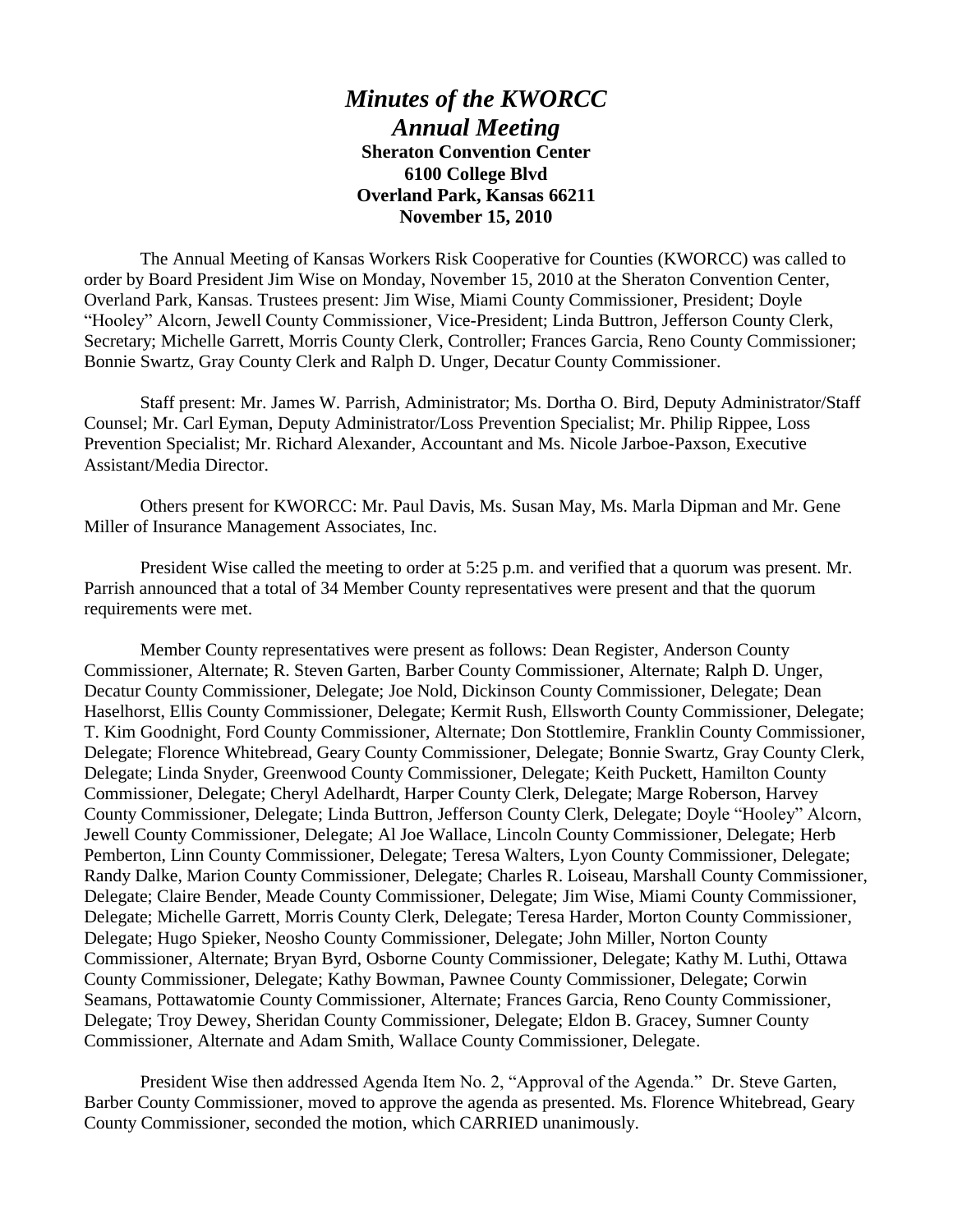President Wise addressed Agenda Item No. 3, "Consideration of the Minutes of the Meeting of November 16, 2009." Ms. Teresa Harden, Morton County Commissioner, moved to approve the minutes as presented. Ms. Marge Robinson, Harvey County Commissioner, seconded the motion, which CARRIED unanimously.

President Wise next addressed Agenda Items No. 4, "Election of KWORCC Trustees." President Wise announced that there were three positions open, with nominations received for the following: Michelle Garrett, Morris County Clerk, incumbent for the At Large position; John A. Reynolds, Saline County Commissioner for the At Large position; Linda M. Buttron, Jefferson County Clerk, incumbent for the Northeast District; and Bonnie Swartz, Gray County Clerk, incumbent, for the Southwest District. President Wise then asked for nominations from the floor. There were no further nominations. Mr. Ralph Unger, Decatur County Commissioner, moved to accept the ballot as printed and approve a unanimous ballot for the two positions with one nominee. Mr. Corwin Seamans, Pottawattomie County Commissioner, seconded the motion which CARRIED unanimously.

President Wise directed the membership to cast ballots and to vote for no more than one nominee for the At Large position. He asked for volunteers to collect and count the ballots. Mr. Joe Nold, Dickinson County Commissioner and Ms. Rebecca Bossemeyer, Geary County Clerk, volunteered. They collected the ballots and adjourned to another room to tally the votes.

President Wise addressed the membership, pursuant to Agenda Item No. 5, "President's Opening Remarks." President Wise introduced the members of the KWORCC Board of Trustees, the KWORCC staff and the representatives from IMA. He discussed the current status of KWORCC membership, noting that the pool has 69 members including 64 county members, two county hospitals, two county cooperatives and an airport authority.

President Wise explained that the KWORCC Board consists of county elected officials who serve as trustees. The board meets each month and has three primary committees consisting of the Investment Committee, the Personnel Committee and the Audit Committee that meet periodically and make recommendations to the full board.

President Wise then called on Mr. Jim Parrish to address Agenda Item No. 6, "Bylaws Amendment." Mr. Parrish explained the purpose of the proposed amendment to the Bylaws and asked for and responded to questions. After discussion Mr. Ralph Unger, Decatur County Commissioner moved to approve the amendment. Mr. Randy Dalke, Marion County Commissioner seconded the motion which CARRIED with one dissent.

The ballot volunteers returned to the meeting, and President Wise announced the results. Michelle Garrett, Morris County Clerk, was re-elected to the At Large position. President Wise then called for a motion to destroy the ballots from the election. Ms. Linda Buttron, Jefferson County Clerk, so moved, and Ms. Frances Garcia, Reno County Commissioner seconded the motion, which CARRIED unanimously.

Next, President Wise asked Mr. Parrish to discuss the impact of the *Bergstrom v Spears Manufacturing Company* decision on Workers Compensation claims. Mr. Parrish explained the ramifications of the *Bergstrom* decision. He said KWORCC Staff would notify the membership of legislation that would overturn the decision and request assistance to encourage state representatives to pass the legislation.

President Wise then called upon Mr. Richard Alexander to address Agenda Item No. 8, "Financial Report." Mr. Alexander presented the statement of financial condition and statement of operations as of September 30, 2010.